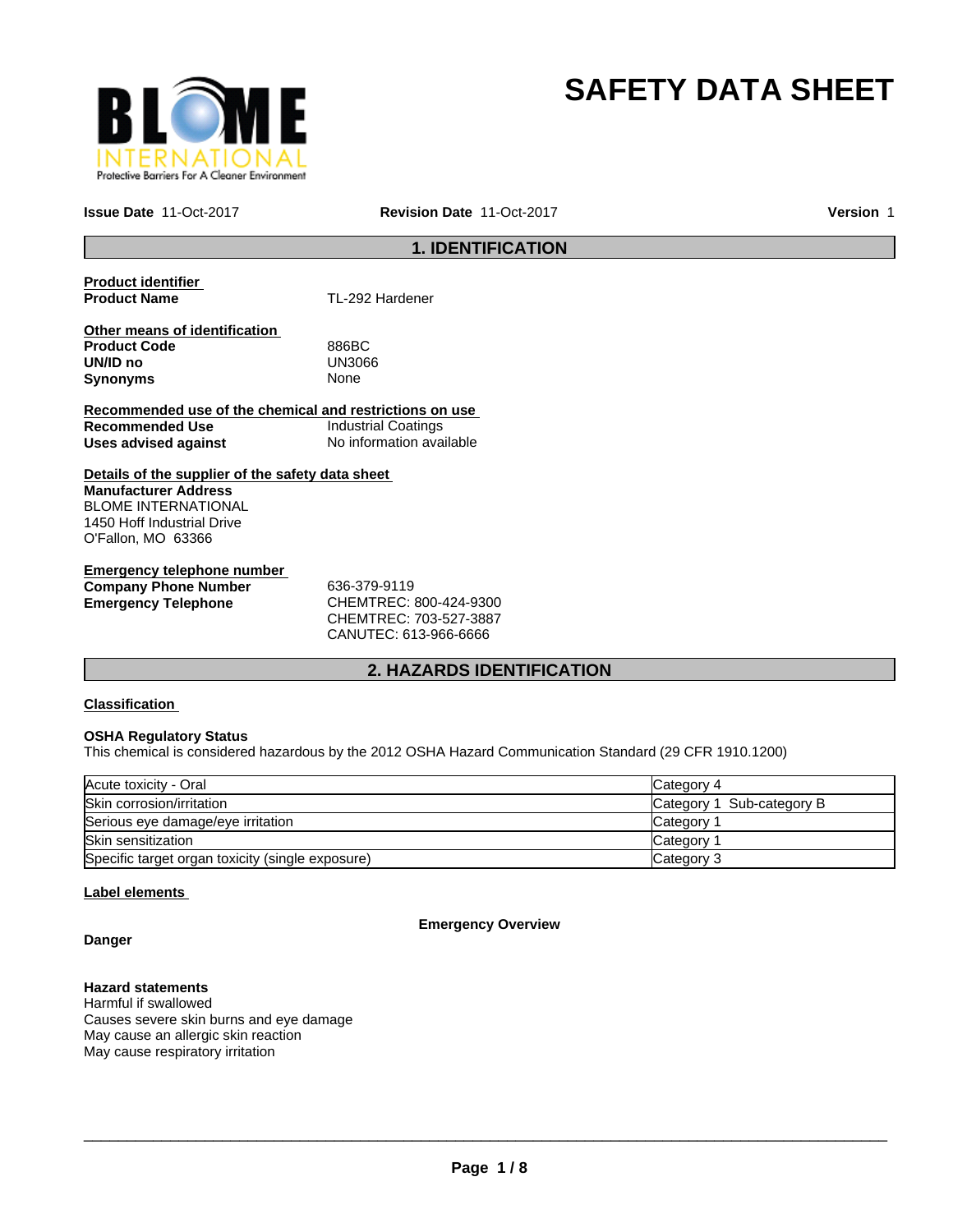

**Appearance** viscous **Physical state** liquid **Odor** Amine

 $\overline{\phantom{a}}$  ,  $\overline{\phantom{a}}$  ,  $\overline{\phantom{a}}$  ,  $\overline{\phantom{a}}$  ,  $\overline{\phantom{a}}$  ,  $\overline{\phantom{a}}$  ,  $\overline{\phantom{a}}$  ,  $\overline{\phantom{a}}$  ,  $\overline{\phantom{a}}$  ,  $\overline{\phantom{a}}$  ,  $\overline{\phantom{a}}$  ,  $\overline{\phantom{a}}$  ,  $\overline{\phantom{a}}$  ,  $\overline{\phantom{a}}$  ,  $\overline{\phantom{a}}$  ,  $\overline{\phantom{a}}$ 

## **Precautionary Statements - Prevention**

Wash face, hands and any exposed skin thoroughly after handling Do not eat, drink or smoke when using this product Do not breathe dust/fume/gas/mist/vapors/spray Wear protective gloves/protective clothing/eye protection/face protection Contaminated work clothing should not be allowed out of the workplace Use only outdoors or in a well-ventilated area

#### **Precautionary Statements - Response**

Immediately call a POISON CENTER or doctor/physician IF IN EYES: Rinse cautiously with water for several minutes. Remove contact lenses, if present and easy to do. Continue rinsing Immediately call a POISON CENTER or doctor/physician IF ON SKIN (or hair): Remove/Take off immediately all contaminated clothing. Rinse skin with water/shower Wash contaminated clothing before reuse If skin irritation or rash occurs: Get medical advice/attention IF INHALED: Remove victim to fresh air and keep at rest in a position comfortable for breathing Immediately call a POISON CENTER or doctor/physician Call a POISON CENTER or doctor/physician if you feel unwell IF SWALLOWED: Call a POISON CENTER or doctor/physician if you feel unwell Rinse mouth Do NOT induce vomiting

## **Precautionary Statements - Storage**

Store locked up Store in a well-ventilated place. Keep container tightly closed

## **Precautionary Statements - Disposal**

Dispose of contents/container to an approved waste disposal plant

## **Hazards not otherwise classified (HNOC)**

Not applicable

#### **Other Information**

Harmful to aquatic life with long lasting effects. Harmful to aquatic life.

#### **Unknown acute toxicity**

30% of the mixture consists of ingredient(s) of unknown toxicity

## **3. COMPOSITION/INFORMATION ON INGREDIENTS**

#### **Substance**

Not applicable

#### **Mixture**

| <b>Chemical Name</b>                    | <b>CAS No</b>       | Weight-%                     |
|-----------------------------------------|---------------------|------------------------------|
| . 4,4-methylenebis-<br>ش∨clohexanamine. | 74<br>761           | 10 <sup>o</sup><br>60<br>.UU |
| 2-ethyl-4-methyl-<br>'-Imidazole.       | ດລ4<br>-36-2<br>ອບ⊦ | 40<br>$\cdot$ $\circ$        |

\*The exact percentage (concentration) of composition has been withheld as a trade secret.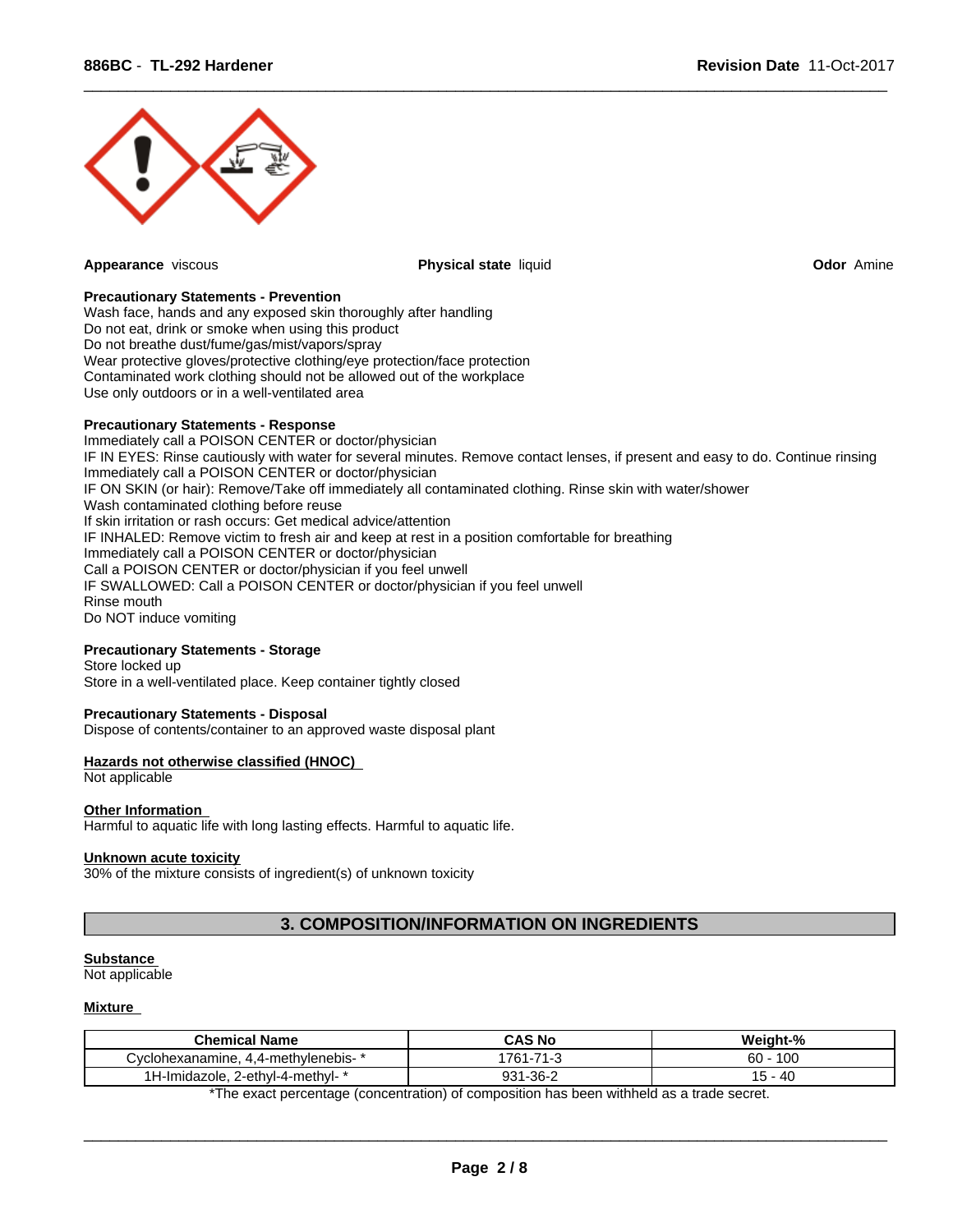## **4. FIRST AID MEASURES**

 $\overline{\phantom{a}}$  ,  $\overline{\phantom{a}}$  ,  $\overline{\phantom{a}}$  ,  $\overline{\phantom{a}}$  ,  $\overline{\phantom{a}}$  ,  $\overline{\phantom{a}}$  ,  $\overline{\phantom{a}}$  ,  $\overline{\phantom{a}}$  ,  $\overline{\phantom{a}}$  ,  $\overline{\phantom{a}}$  ,  $\overline{\phantom{a}}$  ,  $\overline{\phantom{a}}$  ,  $\overline{\phantom{a}}$  ,  $\overline{\phantom{a}}$  ,  $\overline{\phantom{a}}$  ,  $\overline{\phantom{a}}$ 

#### **Description of first aid measures**

| <b>General advice</b>                                                      | Call 911 or emergency medical service. Remove and isolate contaminated clothing and<br>shoes.                                                                                                                                                                                                                                              |  |
|----------------------------------------------------------------------------|--------------------------------------------------------------------------------------------------------------------------------------------------------------------------------------------------------------------------------------------------------------------------------------------------------------------------------------------|--|
| Eye contact                                                                | Rinse immediately with plenty of water, also under the eyelids, for at least 15 minutes.<br>Remove contact lenses, if present and easy to do. Continue rinsing. Call a physician<br>immediately.                                                                                                                                           |  |
| <b>Skin contact</b>                                                        | Wash off immediately with soap and plenty of water while removing all contaminated<br>clothes and shoes. For minor skin contact, avoid spreading material on unaffected skin. If<br>skin irritation persists, call a physician.                                                                                                            |  |
| <b>Inhalation</b>                                                          | Move victim to fresh air. If breathing is irregular or stopped, administer artificial respiration.<br>Administer oxygen if breathing is difficult.                                                                                                                                                                                         |  |
| Ingestion                                                                  | Call a physician or poison control center immediately. Rinse mouth. Drink plenty of water.<br>Do not induce vomiting without medical advice.                                                                                                                                                                                               |  |
| Self-protection of the first aider                                         | Ensure that medical personnel are aware of the material(s) involved and take precautions to<br>protect themselves. Do not use mouth-to-mouth method if victim ingested or inhaled the<br>substance; give artificial respiration with the aid of a pocket mask equipped with a one-way<br>valve or other proper respiratory medical device. |  |
| Most important symptoms and effects, both acute and delayed                |                                                                                                                                                                                                                                                                                                                                            |  |
| <b>Symptoms</b>                                                            | Causes skin and eye burns. May cause redness and tearing of the eyes. Coughing and/ or<br>wheezing. May cause allergic skin reaction.                                                                                                                                                                                                      |  |
| Indication of any immediate medical attention and special treatment needed |                                                                                                                                                                                                                                                                                                                                            |  |
| Note to physicians                                                         | May cause sensitization in susceptible persons. Treat symptomatically.                                                                                                                                                                                                                                                                     |  |

## **5. FIRE-FIGHTING MEASURES**

## **Suitable extinguishing media**

Dry chemical, CO2 or water spray. Dry chemical, CO2, alcohol-resistant foam or water spray. Move containers from fire area if you can do it without risk. Dike fire control water for later disposal; do not scatter the material.

**Unsuitable extinguishing media** Do not use a solid water stream as it may scatter and spread fire.

#### **Specific hazards arising from the chemical**

The product causes burns of eyes, skin and mucous membranes. Thermal decomposition can lead to release of irritating and toxic gases and vapors. Runoff may pollute waterways.

## **Explosion data Sensitivity to Mechanical Impact** None. **Sensitivity to Static Discharge** None.

## **Protective equipment and precautions for firefighters**

As in any fire, wear self-contained breathing apparatus pressure-demand, MSHA/NIOSH (approved or equivalent) and full protective gear.

## **6. ACCIDENTAL RELEASE MEASURES**

## **Personal precautions, protective equipment and emergency procedures**

**Personal precautions** Do not touch damaged containers or spilled material unless wearing appropriate protective clothing. Avoid contact with skin, eyes or clothing. Stop leak if you can do it without risk. Ensure adequate ventilation, especially in confined areas.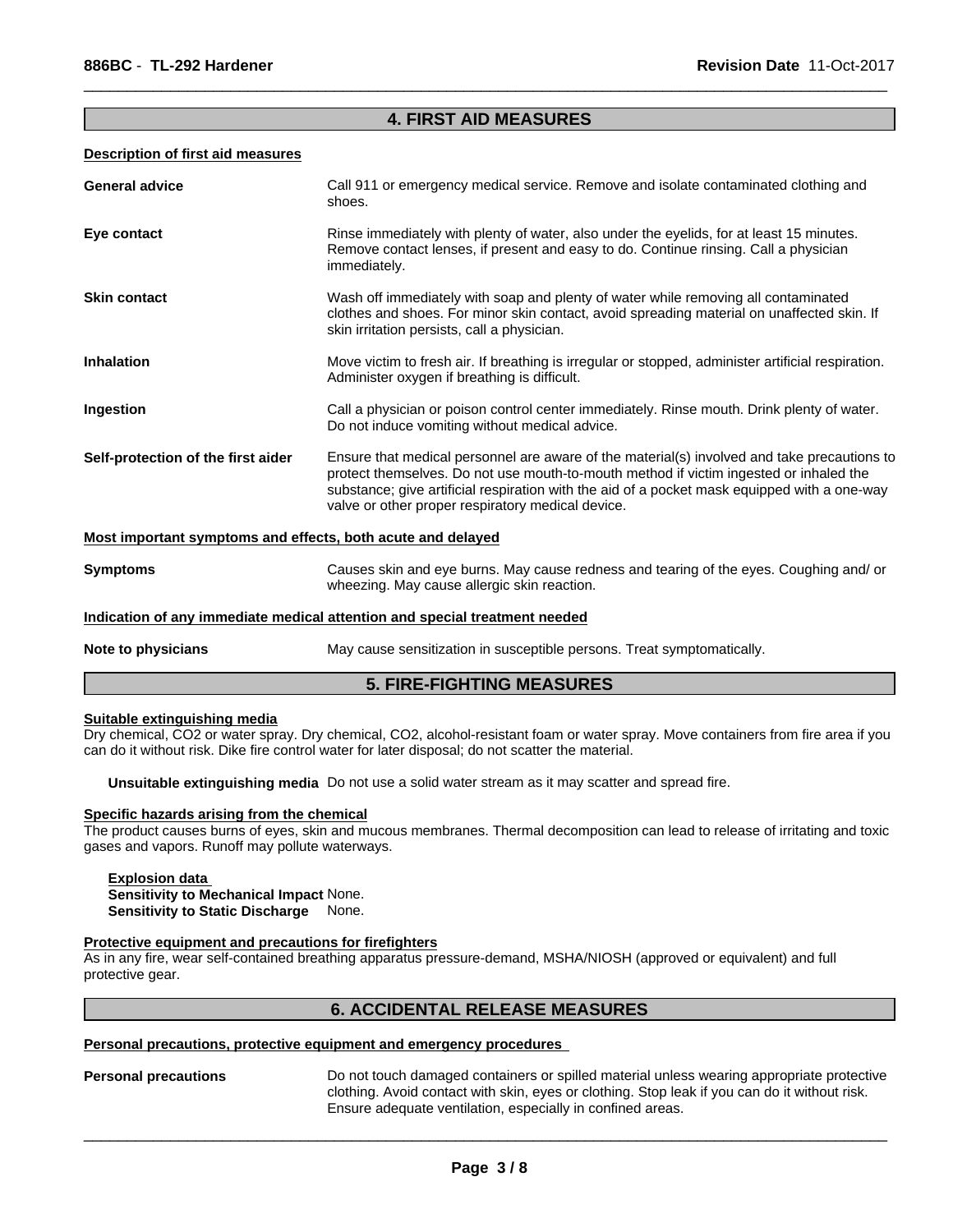| <b>Environmental precautions</b>                             |                                                                                                                                                                                                                                                                                                                                  |  |
|--------------------------------------------------------------|----------------------------------------------------------------------------------------------------------------------------------------------------------------------------------------------------------------------------------------------------------------------------------------------------------------------------------|--|
| <b>Environmental precautions</b>                             | Prevent entry into waterways, sewers, basements or confined areas.                                                                                                                                                                                                                                                               |  |
| Methods and material for containment and cleaning up         |                                                                                                                                                                                                                                                                                                                                  |  |
| <b>Methods for containment</b>                               | Absorb or cover with dry earth, sand or other non-combustible material and transfer to<br>containers.                                                                                                                                                                                                                            |  |
| Methods for cleaning up                                      | Cover liquid spill with sand, earth or other non-combustible absorbent material. Use<br>personal protective equipment as required. Dam up. Take up mechanically, placing in<br>appropriate containers for disposal. Clean contaminated surface thoroughly.                                                                       |  |
|                                                              | 7. HANDLING AND STORAGE                                                                                                                                                                                                                                                                                                          |  |
| <b>Precautions for safe handling</b>                         |                                                                                                                                                                                                                                                                                                                                  |  |
| Advice on safe handling                                      | Avoid contact with skin, eyes or clothing. Use personal protective equipment as required.<br>Wash contaminated clothing before reuse. Do not breathe dust/fume/gas/mist/vapors/spray.<br>Do not eat, drink or smoke when using this product.                                                                                     |  |
| Conditions for safe storage, including any incompatibilities |                                                                                                                                                                                                                                                                                                                                  |  |
| <b>Storage Conditions</b>                                    | Keep container tightly closed in a dry and well-ventilated place. Keep out of the reach of<br>children.                                                                                                                                                                                                                          |  |
| Incompatible materials                                       | Strong oxidizing agents. Strong acids. Strong bases.                                                                                                                                                                                                                                                                             |  |
|                                                              | 8. EXPOSURE CONTROLS/PERSONAL PROTECTION                                                                                                                                                                                                                                                                                         |  |
| <b>Control parameters</b>                                    |                                                                                                                                                                                                                                                                                                                                  |  |
| <b>Exposure Guidelines</b>                                   | This product, as supplied, does not contain any hazardous materials with occupational<br>exposure limits established by the region specific regulatory bodies.                                                                                                                                                                   |  |
| <b>Appropriate engineering controls</b>                      |                                                                                                                                                                                                                                                                                                                                  |  |
| <b>Engineering Controls</b>                                  | <b>Showers</b><br>Eyewash stations<br>Ventilation systems.                                                                                                                                                                                                                                                                       |  |
|                                                              | Individual protection measures, such as personal protective equipment                                                                                                                                                                                                                                                            |  |
| <b>Eye/face protection</b>                                   | Wear safety glasses with side shields (or goggles)                                                                                                                                                                                                                                                                               |  |
| Skin and body protection                                     | Wear protective gloves and protective clothing.                                                                                                                                                                                                                                                                                  |  |
| <b>Respiratory protection</b>                                | If exposure limits are exceeded or irritation is experienced, NIOSH/MSHA approved<br>respiratory protection should be worn. Positive-pressure supplied air respirators may be<br>required for high airborne contaminant concentrations. Respiratory protection must be<br>provided in accordance with current local regulations. |  |
| <b>General Hygiene Considerations</b>                        | Handle in accordance with good industrial hygiene and safety practice.                                                                                                                                                                                                                                                           |  |
|                                                              |                                                                                                                                                                                                                                                                                                                                  |  |

 $\overline{\phantom{a}}$  ,  $\overline{\phantom{a}}$  ,  $\overline{\phantom{a}}$  ,  $\overline{\phantom{a}}$  ,  $\overline{\phantom{a}}$  ,  $\overline{\phantom{a}}$  ,  $\overline{\phantom{a}}$  ,  $\overline{\phantom{a}}$  ,  $\overline{\phantom{a}}$  ,  $\overline{\phantom{a}}$  ,  $\overline{\phantom{a}}$  ,  $\overline{\phantom{a}}$  ,  $\overline{\phantom{a}}$  ,  $\overline{\phantom{a}}$  ,  $\overline{\phantom{a}}$  ,  $\overline{\phantom{a}}$ 

## **Information on basic physical and chemical properties**

| <b>Physical state</b> | liauid  |
|-----------------------|---------|
| Appearance            | viscous |
| Color                 | amber   |

**Odor** Amine

 $\overline{\phantom{a}}$  ,  $\overline{\phantom{a}}$  ,  $\overline{\phantom{a}}$  ,  $\overline{\phantom{a}}$  ,  $\overline{\phantom{a}}$  ,  $\overline{\phantom{a}}$  ,  $\overline{\phantom{a}}$  ,  $\overline{\phantom{a}}$  ,  $\overline{\phantom{a}}$  ,  $\overline{\phantom{a}}$  ,  $\overline{\phantom{a}}$  ,  $\overline{\phantom{a}}$  ,  $\overline{\phantom{a}}$  ,  $\overline{\phantom{a}}$  ,  $\overline{\phantom{a}}$  ,  $\overline{\phantom{a}}$ 

**Odor threshold** No information available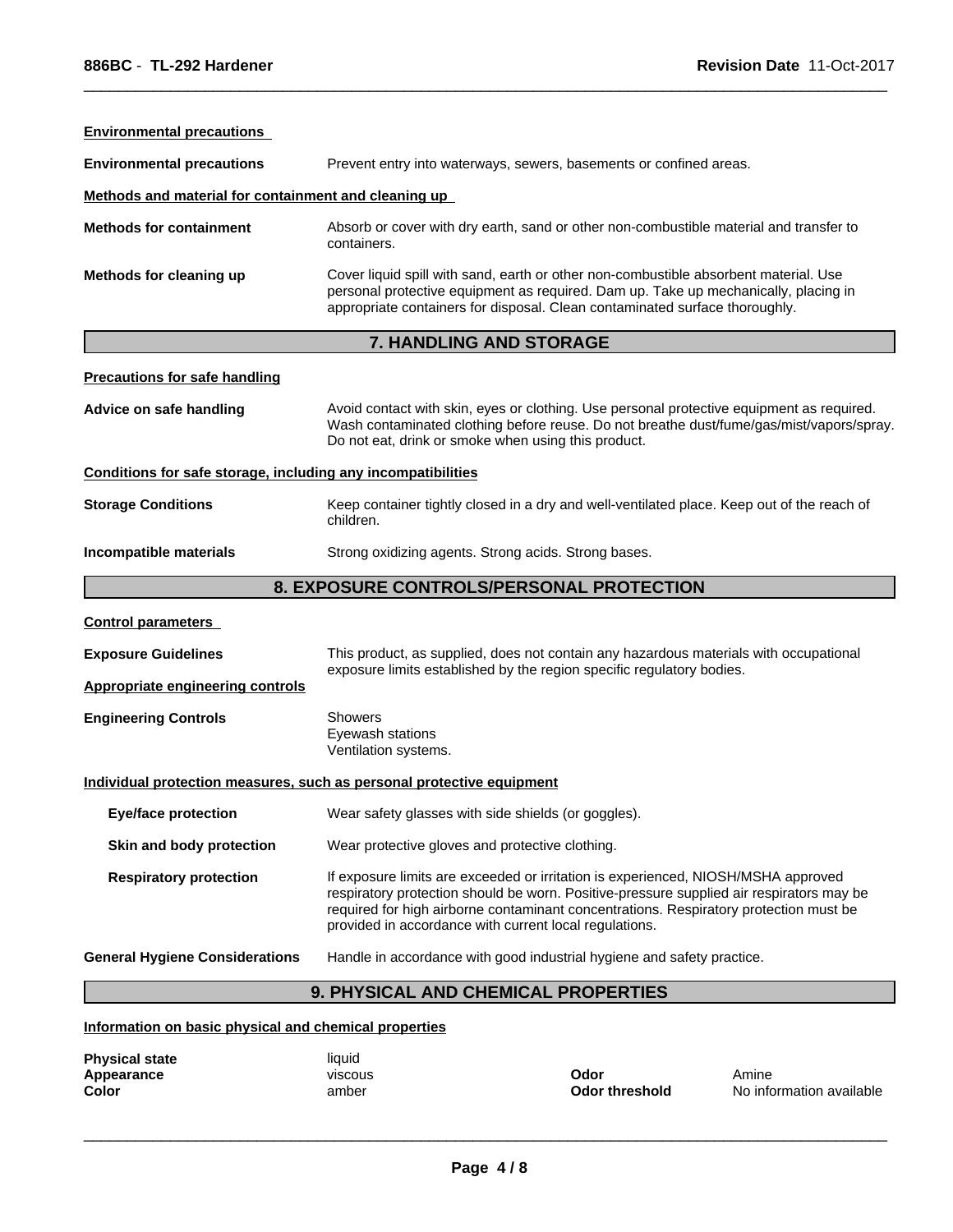| <b>Property</b>                  | <b>Values</b><br>No information available | Remarks • Method                 |
|----------------------------------|-------------------------------------------|----------------------------------|
| рH                               | No information available                  |                                  |
| Melting point / freezing point   |                                           |                                  |
| Boiling point / boiling range    | > 120 °C / 248 °F                         |                                  |
| <b>Flash point</b>               | $> 100$ °C / 212 °F                       | Pensky-Martens Closed Cup (PMCC) |
| <b>Evaporation rate</b>          | No information available                  |                                  |
| Flammability (solid, gas)        | No information available                  |                                  |
| <b>Flammability Limit in Air</b> |                                           |                                  |
| <b>Upper flammability limit:</b> | No information available                  |                                  |
| Lower flammability limit:        | No information available                  |                                  |
| Vapor pressure                   | No information available                  |                                  |
| Vapor density                    | No information available                  |                                  |
| <b>Relative density</b>          | 1.05                                      |                                  |
| <b>Water solubility</b>          | Insoluble in water                        |                                  |
| Solubility in other solvents     | No information available                  |                                  |
| <b>Partition coefficient</b>     | No information available                  |                                  |
| <b>Autoignition temperature</b>  | No information available                  |                                  |
| <b>Decomposition temperature</b> | No information available                  |                                  |
| <b>Kinematic viscosity</b>       | No information available                  |                                  |
| <b>Dynamic viscosity</b>         | No information available                  |                                  |
| <b>Explosive properties</b>      | Not an explosive                          |                                  |
| <b>Oxidizing properties</b>      | Not applicable                            |                                  |
| <b>Other Information</b>         |                                           |                                  |
| Softening point                  | No information available                  |                                  |
| <b>Molecular weight</b>          | No information available                  |                                  |

 $\overline{\phantom{a}}$  ,  $\overline{\phantom{a}}$  ,  $\overline{\phantom{a}}$  ,  $\overline{\phantom{a}}$  ,  $\overline{\phantom{a}}$  ,  $\overline{\phantom{a}}$  ,  $\overline{\phantom{a}}$  ,  $\overline{\phantom{a}}$  ,  $\overline{\phantom{a}}$  ,  $\overline{\phantom{a}}$  ,  $\overline{\phantom{a}}$  ,  $\overline{\phantom{a}}$  ,  $\overline{\phantom{a}}$  ,  $\overline{\phantom{a}}$  ,  $\overline{\phantom{a}}$  ,  $\overline{\phantom{a}}$ 

**VOC Content (%)**<br> **VOC Content (%)**<br>
No information available<br>
No information available **Density** No information available<br> **Bulk density** No information available

**Reactivity**  No data available

**Chemical stability** Stable under recommended storage conditions. **Possibility of Hazardous Reactions** Hazardous polymerization does not occur. **Conditions to avoid** Incompatible materials. Heat. **Incompatible materials** Strong oxidizing agents. Strong acids. Strong bases. **Hazardous Decomposition Products** Thermal decomposition can lead to release of irritating and toxic gases and vapors.

**No information available** 

## **11. TOXICOLOGICAL INFORMATION**

**10. STABILITY AND REACTIVITY**

## **Information on likely routes of exposure**

## **Product Information**

| <b>Inhalation</b>   | May cause irritation.                                                                                         |
|---------------------|---------------------------------------------------------------------------------------------------------------|
| Eye contact         | Corrosive to the eyes and may cause severe damage including blindness.                                        |
| <b>Skin contact</b> | May cause burns. Repeated or prolonged skin contact may cause allergic reactions with<br>susceptible persons. |
| Ingestion           | Can burn mouth, throat, and stomach.                                                                          |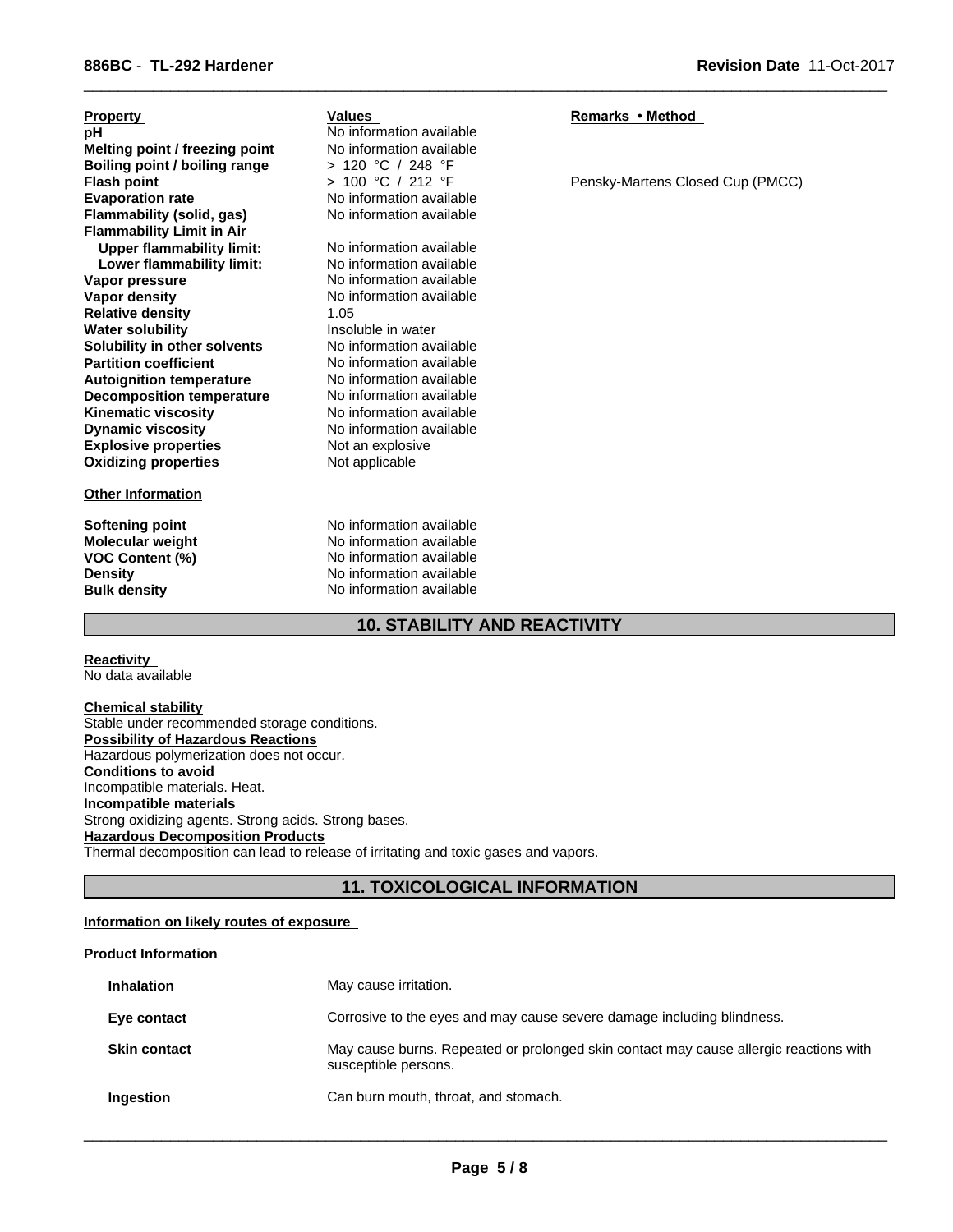| <b>Chemical Name</b> | Oral LD50            | Dermal LD50 | <b>Inhalation LC50</b> |
|----------------------|----------------------|-------------|------------------------|
| Cyclohexanamine,     | $= 1000$ mg/kg (Rat) |             |                        |
| 4.4-methylenebis-    |                      |             |                        |
| 1761-71-3            |                      |             |                        |

#### **Information on toxicological effects**

**Symptoms** May cause an allergic skin reaction. Causes skin burns. May cause redness and tearing of the eyes. May result in permanent damage including blindness. Coughing and/ or wheezing.

 $\overline{\phantom{a}}$  ,  $\overline{\phantom{a}}$  ,  $\overline{\phantom{a}}$  ,  $\overline{\phantom{a}}$  ,  $\overline{\phantom{a}}$  ,  $\overline{\phantom{a}}$  ,  $\overline{\phantom{a}}$  ,  $\overline{\phantom{a}}$  ,  $\overline{\phantom{a}}$  ,  $\overline{\phantom{a}}$  ,  $\overline{\phantom{a}}$  ,  $\overline{\phantom{a}}$  ,  $\overline{\phantom{a}}$  ,  $\overline{\phantom{a}}$  ,  $\overline{\phantom{a}}$  ,  $\overline{\phantom{a}}$ 

## **Delayed and immediate effects as well as chronic effects from short and long-term exposure**

| <b>Sensitization</b>            | May cause sensitization in susceptible persons.                   |
|---------------------------------|-------------------------------------------------------------------|
| Germ cell mutagenicity          | Based on available data, the classification criteria are not met. |
| Carcinogenicity                 | Based on available data, the classification criteria are not met. |
| <b>Reproductive toxicity</b>    | Based on available data, the classification criteria are not met. |
| <b>STOT - single exposure</b>   | Target Organs. Respiratory system. Eyes. Skin.                    |
| <b>STOT - repeated exposure</b> | Based on available data, the classification criteria are not met. |
| <b>Aspiration hazard</b>        | Based on available data, the classification criteria are not met. |

#### **Numerical measures of toxicity - Product Information**

## **The following values are calculated based on chapter 3.1 of the GHS document** .<br>ATEmix (oral) 1,000.00 mg/kg mg/l

**ATEmix (oral)** 1,000.00 mg/kg mg/l

## **12. ECOLOGICAL INFORMATION**

#### **Ecotoxicity**

Harmful to aquatic life with long lasting effects

30 % of the mixture consists of components(s) of unknown hazards to the aquatic environment

| <b>Chemical Name</b> | Algae/aquatic plants | Fish                                      | Crustacea |  |
|----------------------|----------------------|-------------------------------------------|-----------|--|
| Cyclohexanamine.     |                      | - 100: 96 h Leuciscus idus mg/L  <br>- 46 |           |  |
| 4,4-methylenebis-    |                      | LC50 static                               |           |  |
| 1761-71-3            |                      |                                           |           |  |

#### **Persistence and degradability**

No information available.

## **Bioaccumulation**

| <b>Chemical Name</b>                                                             | coefficient<br>Partition |
|----------------------------------------------------------------------------------|--------------------------|
| -4-methylenebis,<br>hexanamıne.<br>;vclor<br>. .<br>$'761 -$<br>74<br>. .<br>د.- | 2.03<br>__               |

## **Other adverse effects**

No information available

## **13. DISPOSAL CONSIDERATIONS**

| Waste treatment methods<br>Disposal of wastes | Disposal should be in accordance with applicable regional, national and local laws and<br>regulations. |
|-----------------------------------------------|--------------------------------------------------------------------------------------------------------|
| Contaminated packaging                        | Do not reuse container.                                                                                |
| <b>US EPA Waste Number</b>                    | D002                                                                                                   |
|                                               |                                                                                                        |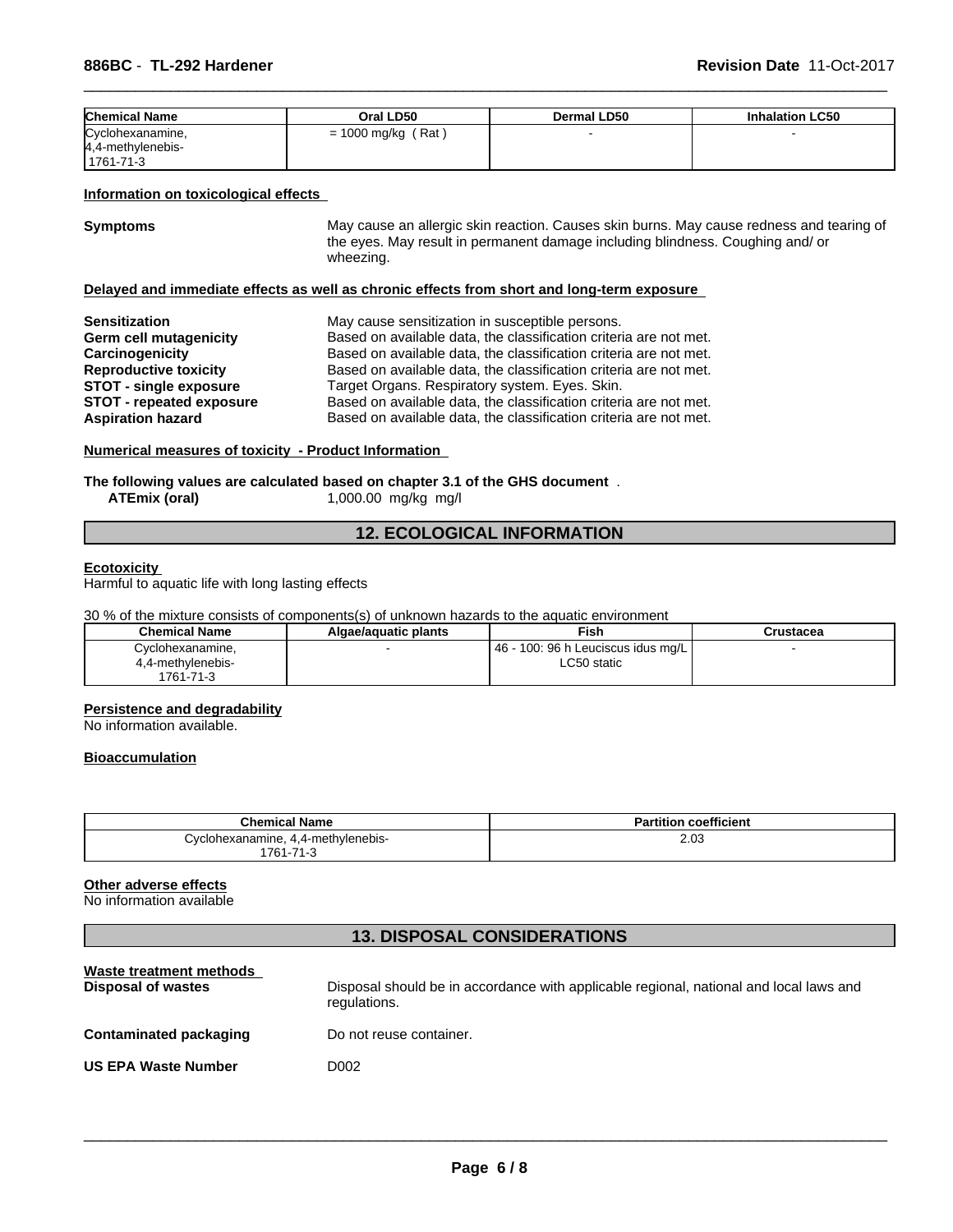## **14. TRANSPORT INFORMATION**

 $\overline{\phantom{a}}$  ,  $\overline{\phantom{a}}$  ,  $\overline{\phantom{a}}$  ,  $\overline{\phantom{a}}$  ,  $\overline{\phantom{a}}$  ,  $\overline{\phantom{a}}$  ,  $\overline{\phantom{a}}$  ,  $\overline{\phantom{a}}$  ,  $\overline{\phantom{a}}$  ,  $\overline{\phantom{a}}$  ,  $\overline{\phantom{a}}$  ,  $\overline{\phantom{a}}$  ,  $\overline{\phantom{a}}$  ,  $\overline{\phantom{a}}$  ,  $\overline{\phantom{a}}$  ,  $\overline{\phantom{a}}$ 

| <u>DOT</u>                                  |                         |
|---------------------------------------------|-------------------------|
| UN/ID no                                    | <b>UN3066</b>           |
| Proper shipping name                        | Paint                   |
| <b>Hazard Class</b>                         | 8                       |
| <b>Packing Group</b>                        | Ш                       |
| <b>Special Provisions</b>                   | B52, IB2, T7, TP2, TP28 |
| <b>Description</b>                          | UN3066, Paint, 8, II    |
| <b>Emergency Response Guide</b>             | 153                     |
| <b>Number</b>                               |                         |
|                                             |                         |
| T <u>DG</u>                                 |                         |
| UN/ID no                                    | UN3066                  |
| Proper shipping name<br><b>Hazard Class</b> | Paint                   |
|                                             | 8<br>Ш                  |
| <b>Packing Group</b>                        |                         |
| <b>Description</b>                          | UN3066, Paint, 8, II    |
| ΙΑΤΑ                                        |                         |
| UN/ID no                                    | <b>UN3066</b>           |
| Proper shipping name                        | Paint                   |
| <b>Hazard Class</b>                         | 8                       |
| <b>Packing Group</b>                        | $\mathsf{II}$           |
| <b>ERG Code</b>                             | 8L                      |
| <b>Special Provisions</b>                   | A3, A72, A803, A192     |
| <b>Description</b>                          | UN3066, Paint, 8, II    |
| <u>IMDG</u>                                 |                         |
| UN/ID no                                    | <b>UN3066</b>           |
|                                             | Paint                   |
| Proper shipping name<br><b>Hazard Class</b> | 8                       |
| <b>Packing Group</b>                        | Ш                       |
| EmS-No                                      | $F-A, S-B$              |
| <b>Special Provisions</b>                   | 163, 223                |
| <b>Description</b>                          | UN3066, Paint, 8, II    |
|                                             |                         |

## **15. REGULATORY INFORMATION**

| International Inventories |          |  |
|---------------------------|----------|--|
| <b>TSCA</b>               | Complies |  |
| <b>DSL/NDSL</b>           | Complies |  |
| <b>EINECS/ELINCS</b>      | Complies |  |
| <b>IECSC</b>              | Complies |  |
| <b>KECL</b>               | Complies |  |
| <b>PICCS</b>              | Complies |  |
| <b>AICS</b>               | Complies |  |

#### **Legend:**

**TSCA** - United States Toxic Substances Control Act Section 8(b) Inventory **DSL/NDSL** - Canadian Domestic Substances List/Non-Domestic Substances List **EINECS/ELINCS** - European Inventory of Existing Chemical Substances/European List of Notified Chemical Substances **ENCS** - Japan Existing and New Chemical Substances **IECSC** - China Inventory of Existing Chemical Substances **KECL** - Korean Existing and Evaluated Chemical Substances **PICCS** - Philippines Inventory of Chemicals and Chemical Substances **AICS** - Australian Inventory of Chemical Substances

## **US Federal Regulations**

## **SARA 313**